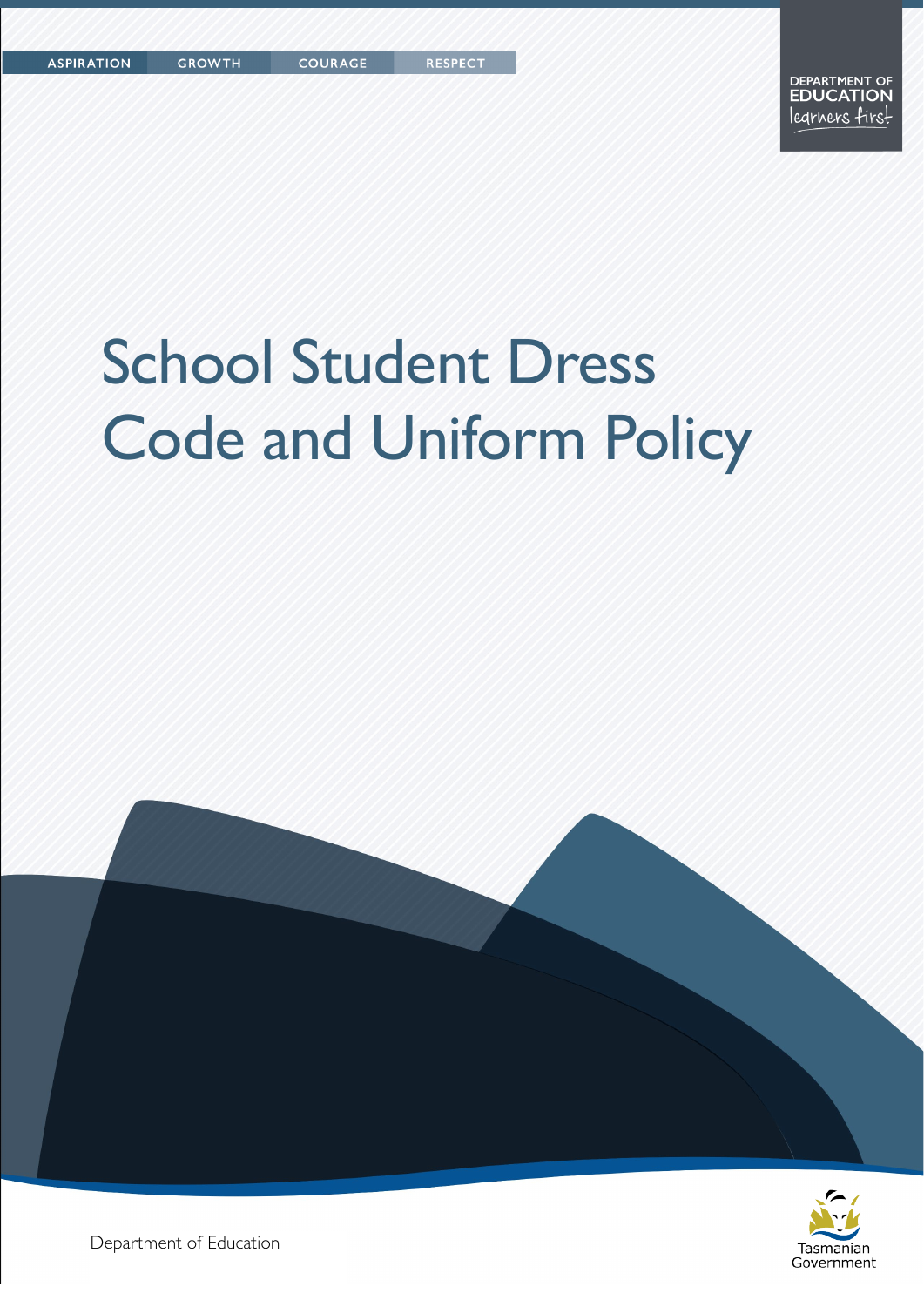# **TABLE OF CONTENTS**

Version 1.1 - 20/12/2019

| 3. |  |
|----|--|
| 4. |  |
| 5  |  |
| 6  |  |
|    |  |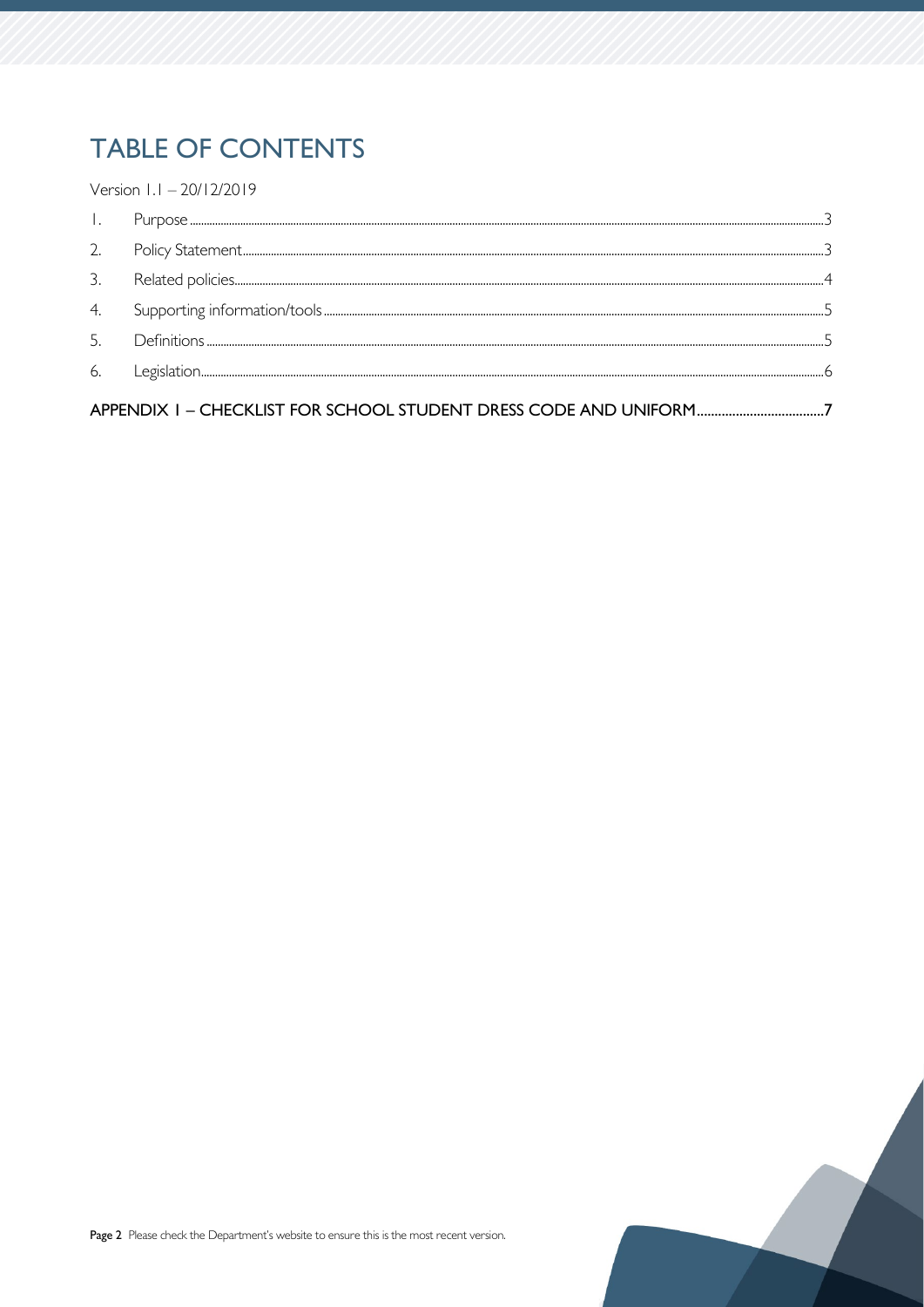## <span id="page-2-0"></span>1. Purpose

The purpose of a School Student Dress Code and Uniform Policy (the Policy) is to promote social equity in terms of clothing, assisting school staff in easily identifying students and enhancing the sense of pride within a school. The Policy is in accordance with [Secretary's Instruction No 6 for State School Student Dress Code](https://publicdocumentcentre.education.tas.gov.au/_layouts/15/DocIdRedir.aspx?ID=TASED-1797567314-8192) and developed in consultation with the School Association and students.

The objectives of this Policy are to:

- Promote a shared sense of school identity and ensure all students are dressed safely and appropriately for school activities
- Strengthen the profile and identity of the school and its students within the broader community
- Assist school staff to easily identify students on school excursions and on the school campus
- Encourage students to take pride in their appearance
- Prepare learners for the expectations of the workplace
- Identify the process for establishing a dress code, or uniform and who is required to wear one
- Identify the process for granting exemptions to a dress code or uniform.

## <span id="page-2-1"></span>2. Policy Statement

#### **2.1 Key Information**

- State schools for students from Prep to Year IO inclusive must have a school uniform. It is a requirement that these students wear the uniform their school endorses.
- To ensure that the requirements of *[Education Act 2016](https://www.legislation.tas.gov.au/view/html/inforce/current/act-2016-051)* and the Secretary's Instruction are met, the school must:
	- » Allow exemptions and/or criteria to evaluate applications for exemption from compliance with the Policy, where individual circumstances make it difficult to adhere to the Policy and would outweigh the benefits of compliance.
	- » Provide students with unisex options in addition to any male and female specific items.
	- » Endorse a uniform that is cost effective. (Schools should consider providing uniform banks to support families experiencing hardship to meet uniform requirements.)
- A principal with students enrolled outside of Prepto Year IO can choose to require all students to wear the uniform.Thismust be established through adress code, and must include consultation withthe School Association andstudents.
- Consultation with the School Association can be done by requesting the School Association Committee to include dress code/uniform as an agenda item at a Committee meeting. The school can promote that consultation is underway and invite parents to provide feedback through theCommittee.
- A dress code may stipulate requirements around personal appearance and grooming.
- When introducing a new dress code or uniform, a transition period of 12 months is recommended to allow time for the Policy to be understood and adhered to.

#### **2.2 Requirements**

• Where a school has an existing dress code or uniform, schools must use the Appendix 1 Checklist for School [Student Dress Code and Uniform](#page-6-0) to ensure the existing policy complies with the *[Education Act 2016](https://www.legislation.tas.gov.au/view/html/inforce/current/act-2016-051)* and the [Secretary's Instruction No 6 for State School Student Dress Code](https://publicdocumentcentre.education.tas.gov.au/_layouts/15/DocIdRedir.aspx?ID=TASED-1797567314-8192).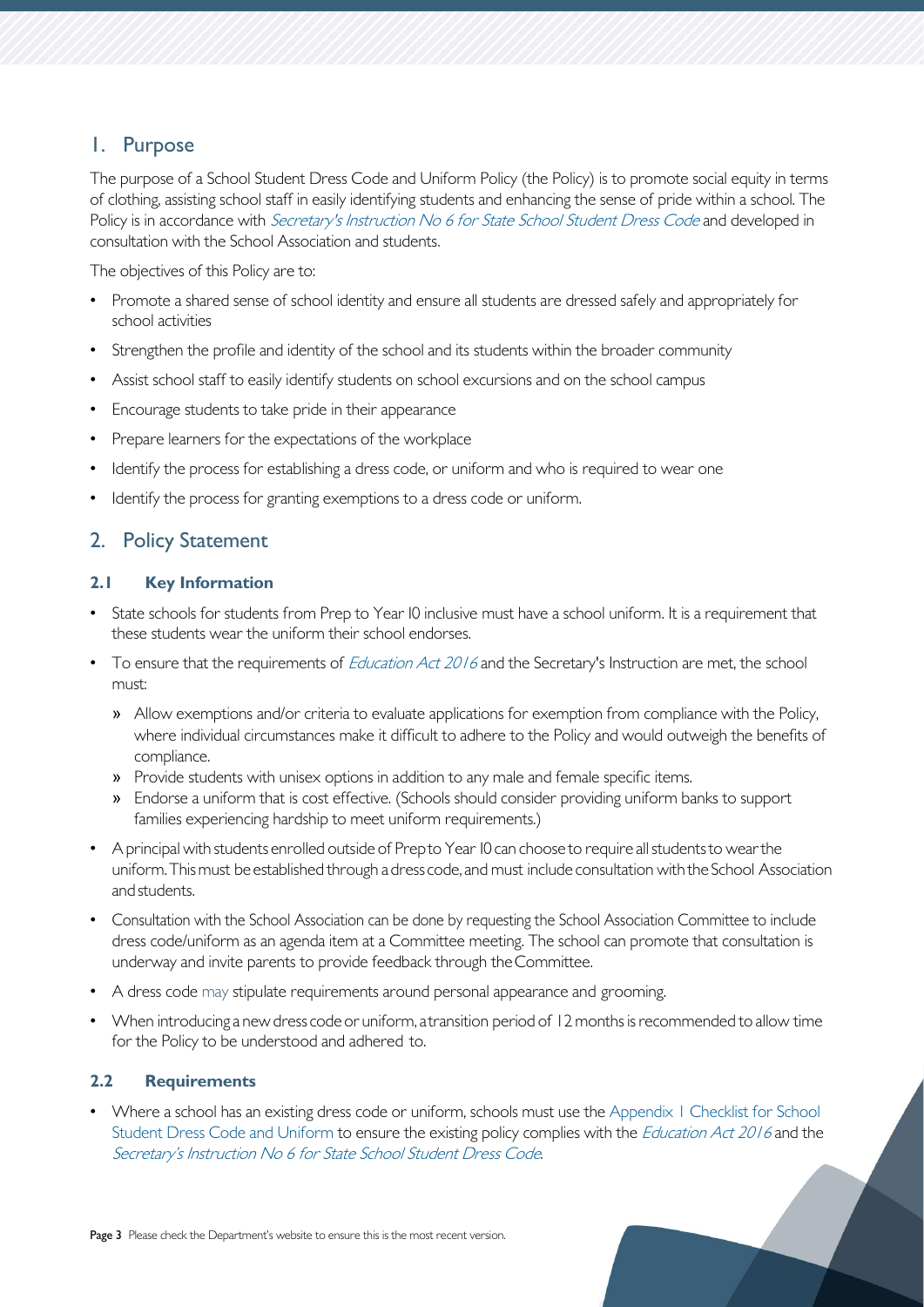• The Policy applies during school activities (including out of hours or off-site activities), on school campus and while travelling to or from school (while wearing school uniform), unless an exemption has been granted.

#### **2.3 Roles and Responsibilities**

#### **Principals**

Principals must:

- Have a uniform for students from Prep to Year 10 inclusive;
- Detail the process for exemptions from the dress code or uniform;
- Detail a review process for any applications for exemption from compliance with the Policy;
- Detail how non-compliance with dress code or uniform will be dealt with under the school's Respectful Student Behaviour Policy and Process;
- Consult with the School Association when developing a dress code or uniform; and
- Consult with students when developing a dress code or uniform.

#### Principals may:

• Develop and implement a dress code.

Where the decision is made to develop a dress code, a principal must:

- Ensure compliance with legislation including: [Education Act 2016](https://www.legislation.tas.gov.au/view/html/inforce/current/act-2016-051) (Tas), [Disability Discrimination Act 1992](https://www.legislation.gov.au/Details/C2018C00125) (Cth), [Sex Discrimination Act 1984](https://www.legislation.gov.au/Details/C2018C00499) (Cth), [Anti-Discrimination Act 1998](https://www.legislation.tas.gov.au/view/html/inforce/current/act-1998-046) (Tas) and [Racial Discrimination Act](https://www.legislation.gov.au/Details/C2016C00089)  [1975](https://www.legislation.gov.au/Details/C2016C00089) (Cth);
- Consult with their School Association and students to ensure the Policy reflects the views of the school; and
- Include requirements on the wearing of hats in line with the [Cancer Council of Tasmania's 'Sun Smart'](http://www.cancertas.org.au/prevent-cancer/sunsmart/) [Program.](http://www.cancertas.org.au/prevent-cancer/sunsmart/) (See the [Sun Protection Policy](https://publicdocumentcentre.education.tas.gov.au/_layouts/15/DocIdRedir.aspx?ID=TASED-4-5152) for further information.)

#### Teaching Staff

Teaching staff must:

• Ensure compliance with any dress code and uniform by following the processes established by the school to address non-compliance.

#### Parents/Carers and Students

Parents/carers and students must:

• Ensure compliance with the Policy, or apply for an exemption.

#### <span id="page-3-0"></span>3. Related policies

| Policy                       | Purpose                                                                                                                           |
|------------------------------|-----------------------------------------------------------------------------------------------------------------------------------|
| <b>Sun Protection Policy</b> | To set out the matters that a principal is to take into<br>account in developing a dress code for the students<br>at their school |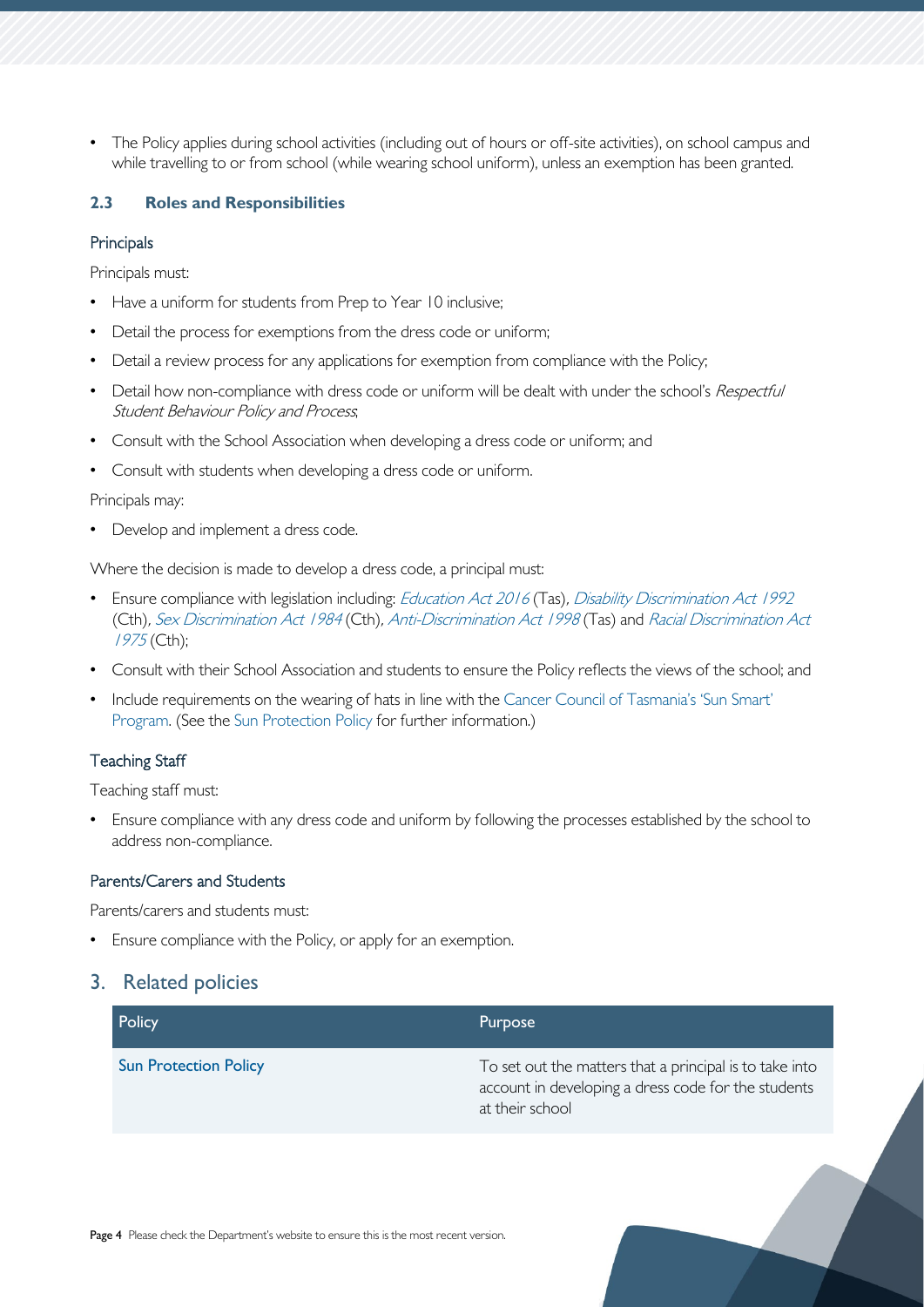| Policy                                                 | <b>Purpose</b>                                                                                                                                                     |
|--------------------------------------------------------|--------------------------------------------------------------------------------------------------------------------------------------------------------------------|
| <b>Respectful Student Behaviour Policy and Process</b> | When addressing non-compliance with the student<br>dress code or uniform, a principal should refer to<br>their Respectful Student Behaviour Policy and<br>Process. |

## <span id="page-4-0"></span>4. Supporting information/tools

| <b>Supporting Document</b>                                                           | Purpose                                                                                                                                                             |
|--------------------------------------------------------------------------------------|---------------------------------------------------------------------------------------------------------------------------------------------------------------------|
| <b>Template School Student Dress Code and Uniform</b><br><b>Policy</b>               | A template School Student Dress Code and Uniform<br>Policy that a principal can use to insert their school<br>specific information (identified by orange headings). |
| <b>Checklist for School Student Dress Code and</b><br><b>Uniform</b>                 | The (attached) Checklist can be used to ensure a<br>dress code or uniform policy is compliant with the<br>legislation and Secretary's Instruction.                  |
| FAQ for Schools on Dress Code and Uniform<br><b>Policy</b>                           | Answers to school's frequently asked questions on<br>dress code and uniform.                                                                                        |
| Parent Fact Sheet: Dress Code and Uniforms in<br><b>Tasmanian Government Schools</b> | An electronic and printable fact sheet schools can<br>provide to parents about dress code and uniforms.                                                             |

## <span id="page-4-1"></span>5. Definitions

#### Dress Code

Dress code means a set of requirements for how students should present themselves when attending or representing their school. As well as specifying clothing, a dress code may include personal presentation and appearance. There is no requirement for a school to have a dress code; however if a school has a dress code:

- For students in Prep to Year 10 it includes the wearing of a uniform.
- For students in Kindergarten, and years 11 and 12 it may include a standard of dress and/or uniform.

#### Uniform

Uniform means a distinct set of clothing worn by members of the same organisation, and may include a school emblem and colour scheme. A uniform is required for students in Prep to Year 10.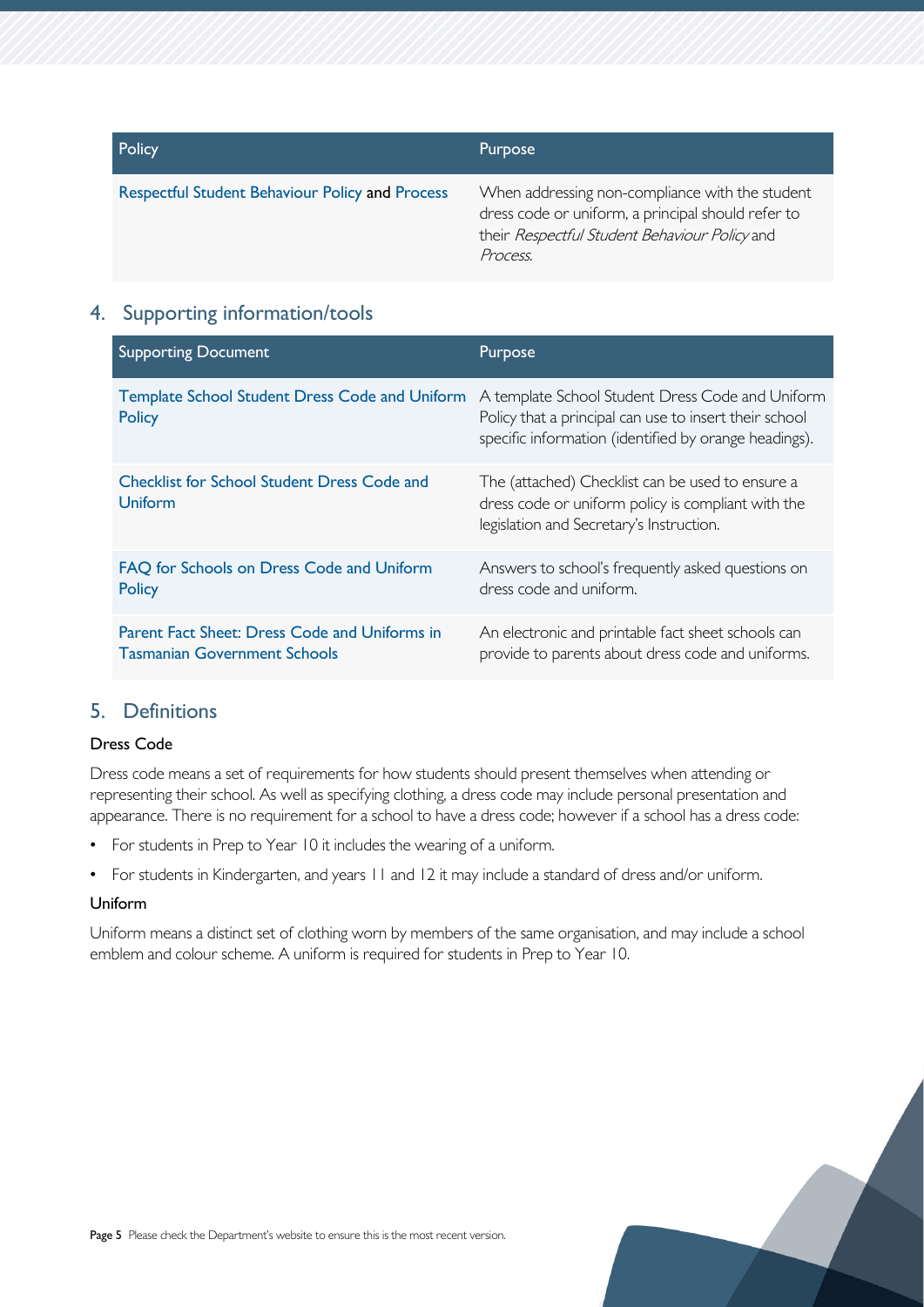# <span id="page-5-0"></span>6. Legislation

| <b>Instrument</b>                                                          | Purpose                                                                                                                            |
|----------------------------------------------------------------------------|------------------------------------------------------------------------------------------------------------------------------------|
| Secretary's Instruction No 6 for State School<br><b>Student Dress Code</b> | To set out the matters that a principal is to take into<br>account in developing a dress code for the students<br>at their school. |

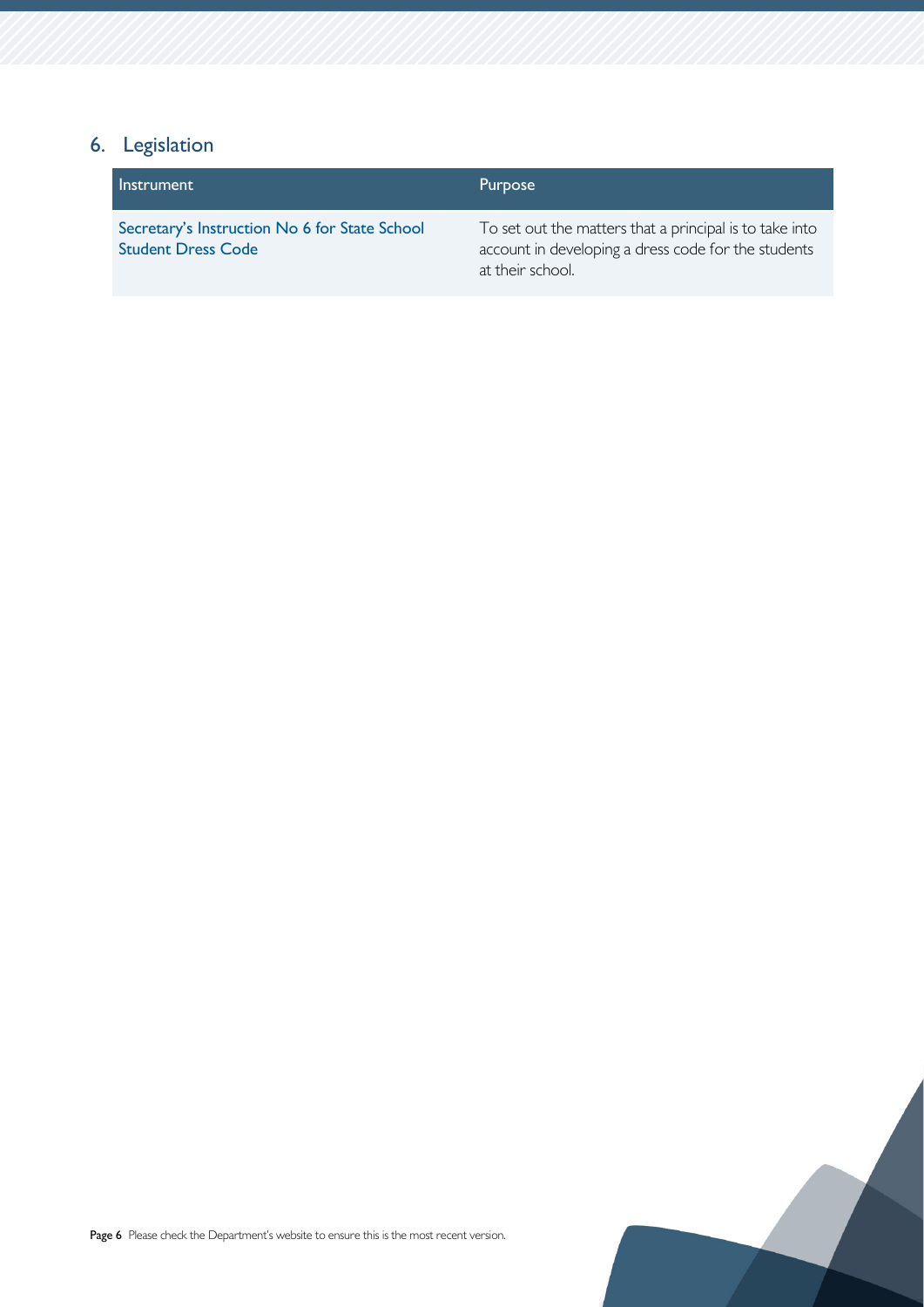# <span id="page-6-0"></span>APPENDIX 1 – CHECKLIST FOR SCHOOL STUDENT DRESS CODE AND UNIFORM

The following checklist can be used to assess a School Student Dress Code and Uniform Policy and its consistency with the [Secretary's Instruction No 6 for State School Student Dress Code](https://publicdocumentcentre.education.tas.gov.au/_layouts/15/DocIdRedir.aspx?ID=TASED-1797567314-8192) and the Education Act 2016.

| Checklist for Developing a School Student Dress Code and Uniform policy                   |                                  |                                                                                                                                                                                                                                                                                                                                                                                                                                                                                                          |  |  |
|-------------------------------------------------------------------------------------------|----------------------------------|----------------------------------------------------------------------------------------------------------------------------------------------------------------------------------------------------------------------------------------------------------------------------------------------------------------------------------------------------------------------------------------------------------------------------------------------------------------------------------------------------------|--|--|
| Where to start                                                                            |                                  |                                                                                                                                                                                                                                                                                                                                                                                                                                                                                                          |  |  |
| Template:                                                                                 | $\Box$                           | A template School Student Dress Code and Uniform Policy has been developed to<br>help a principal when developing a new dress code or uniform to ensure compliance<br>with the <i>Education Act 2016</i> (Tas). Use of the template is optional, and can be<br>downloaded from the DoE intranet site.                                                                                                                                                                                                    |  |  |
| What must be considered when developing the School Student Dress Code and Uniform Policy? |                                  |                                                                                                                                                                                                                                                                                                                                                                                                                                                                                                          |  |  |
| Legislation                                                                               |                                  | Complies with the following legislation:<br>Education Act 2016 (Tas)<br>Disability Discrimination Act 1992 (Cth)<br>Sex Discrimination Act 1984 (Cth)<br>Anti-Discrimination Act 1998 (Tas)<br>٠<br>Racial Discrimination Act 1975 (Cth)<br>$\bullet$                                                                                                                                                                                                                                                    |  |  |
| Health and safety                                                                         | $\Box$<br>$\vert \ \ \vert$<br>ப | Complies with the Sun Protection Policy<br>Ensures students are dressed appropriately for various activities being undertaken to<br>ensure compliance with safety requirements<br>Provides for appropriate clothing and footwear while undertaking physical exercise                                                                                                                                                                                                                                     |  |  |
| Other<br>Requirements                                                                     | $\Box$                           | Provides uniform items that are durable and cost effective for students and their<br>parents or carers<br>Is inclusive of students from diverse backgrounds and circumstances<br>Provides for those with a disability<br>Provides unisex options in addition to any male and female specific items<br>Provides a method and/or criteria to evaluate applications for exemption from<br>compliance. (This may include religious beliefs, cultural background or other unique<br>individual circumstance.) |  |  |
|                                                                                           |                                  |                                                                                                                                                                                                                                                                                                                                                                                                                                                                                                          |  |  |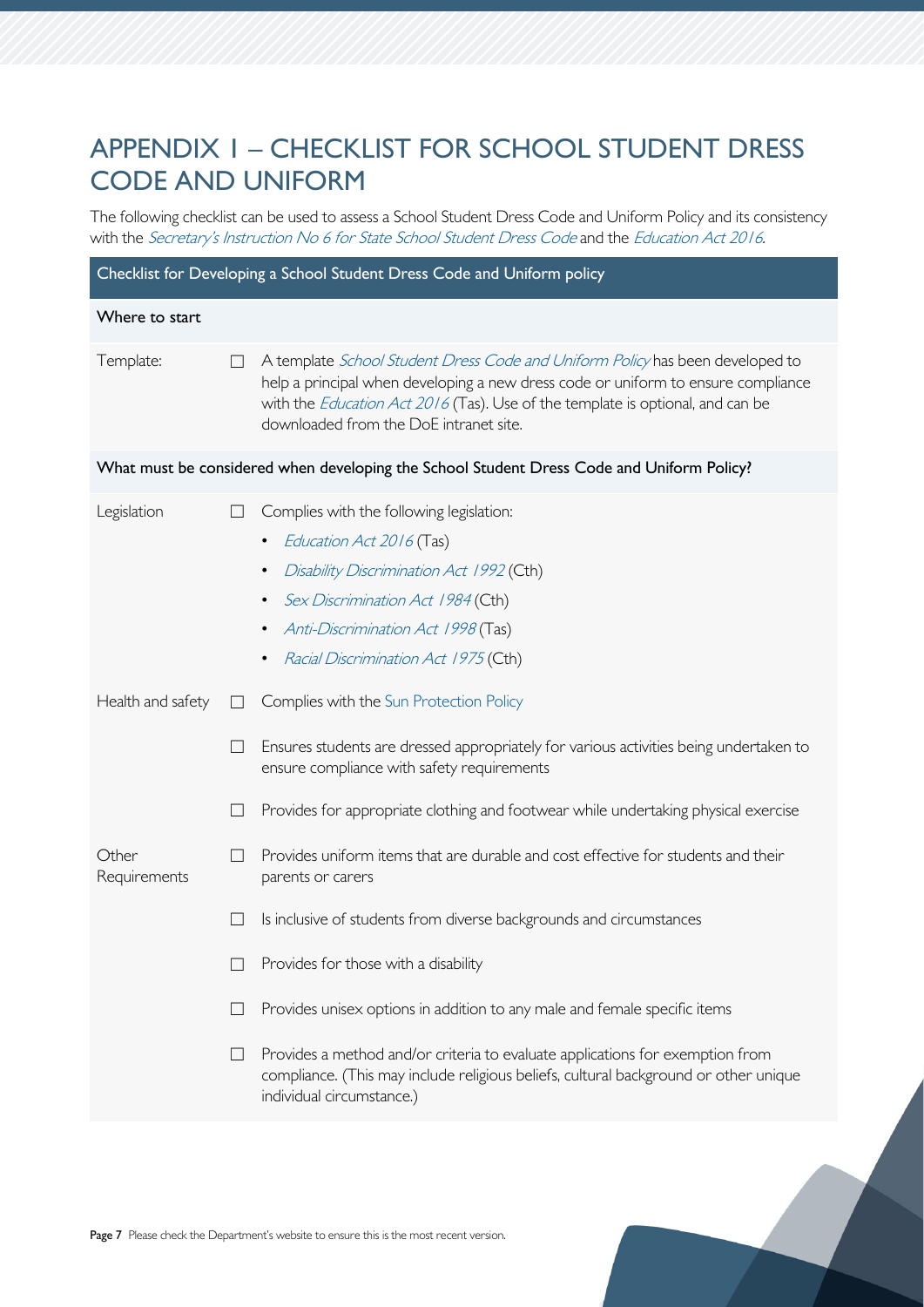| Checklist for Developing a School Student Dress Code and Uniform policy   |                                                                                                                              |  |  |
|---------------------------------------------------------------------------|------------------------------------------------------------------------------------------------------------------------------|--|--|
| $\Box$                                                                    | Links to the Respectful Student Behaviour Policy and Process in the case of non-<br>compliance                               |  |  |
| Who must be consulted?                                                    |                                                                                                                              |  |  |
| $\overline{\phantom{a}}$                                                  | The School Association and students must be consulted when developing a new School<br>Student Dress Code and Uniform Policy. |  |  |
| How long should be allowed for transition to a new dress code or uniform? |                                                                                                                              |  |  |
| $\overline{\phantom{a}}$                                                  | Schools should phase in any changes over a transition period of 12 months.                                                   |  |  |
| Where does the Policy need to be published?                               |                                                                                                                              |  |  |
|                                                                           | Copies should be available at the school office.                                                                             |  |  |
|                                                                           | A PDF version should be available on the school website.                                                                     |  |  |
|                                                                           | Notify parents/carers when the new policy is available and identify any major changes                                        |  |  |